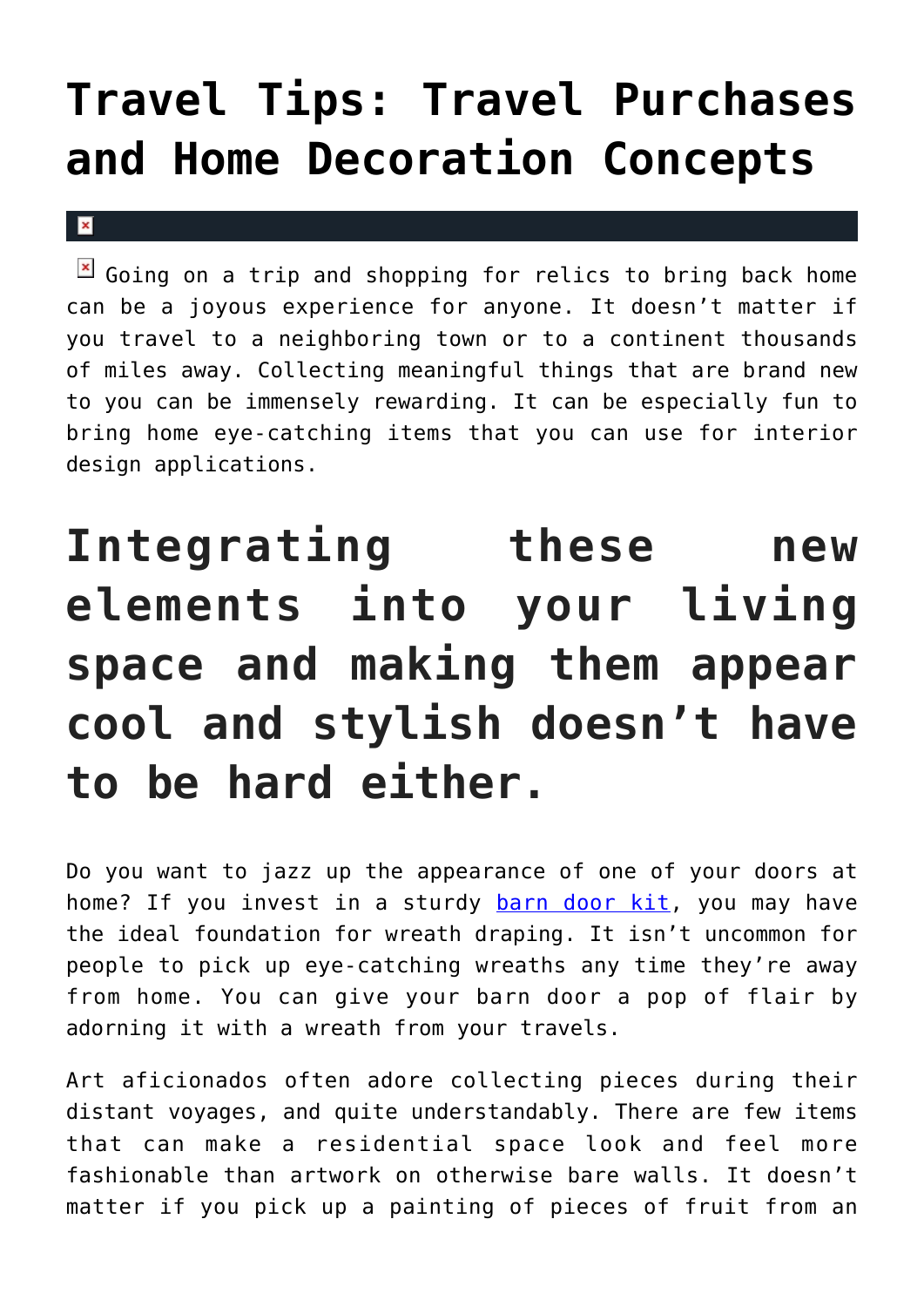outdoor market in rural France. It doesn't matter if you get your hands on a striking abstract art print in Berlin; Germany; or Seoul, South Korea either. Artwork can quickly take the vibe of your interior design scheme to the next level.

Figurines can be cute and dainty. They can be elegant, sophisticated, and dignified at the same exact time. They come in all sorts of materials and tend to be small. That's why they're usually a cinch to pack in luggage. If you want to create a cool and modern feel with figurines that you bought during a trip, there are so many diverse options on hand for you. Perhaps you have a grand piano in your family room. If you do, tasteful placement of figurines directly on top of it may just work like a charm. Maybe you have a floating wall shelf in your den or study. If you do, then putting figurines on display there may give your space some extra character. There are so many spots that are optimal for figurine placement all throughout your home. Think outside the interior design box.

It isn't unusual for people to collect stunning and refined housewares any time they're away from home. Fine china collectors abound in the travel sector. If you purchase stunning platters during a big trip, though, you do not necessarily have to set them aside for meals. That's because you can highlight all of their glory for the world to see by putting them directly on your walls like murals. Plates on walls can instantly introduce touches of pure sophistication to homes of all kinds.

Shopping for lovely and timeless area rugs can be thrilling. If you secured an intricate rug during a vacation somewhere distant, then you can take a couple of different decoration approaches. You can take the classic approach by covering your flooring with a soft and smooth rug. You can even opt to drape it right on top of an empty wall like an enormous painting. If you scored a rug during a trip that makes you feel proud,